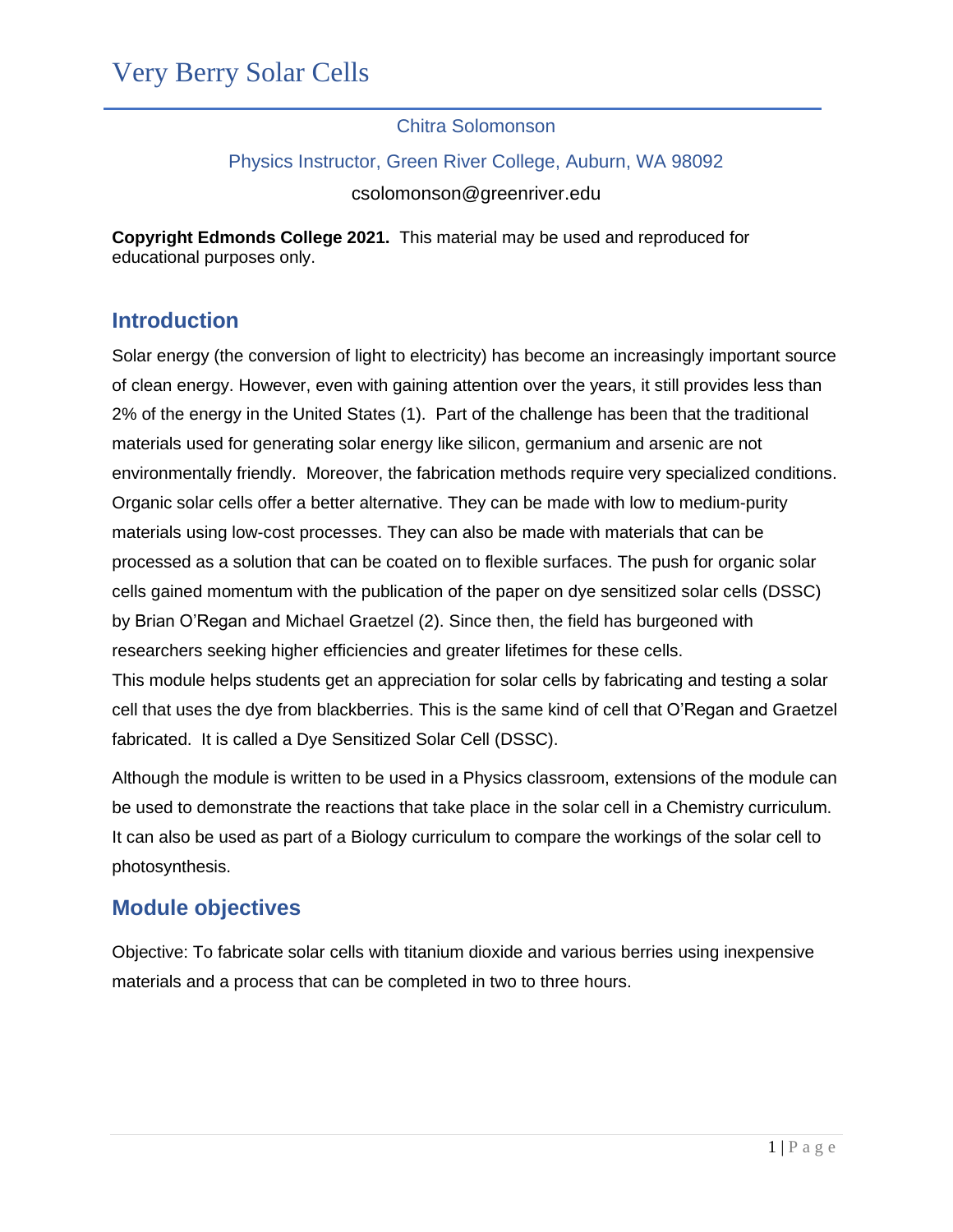### **Student learning objectives**

#### **Physics**

- Learn lab techniques to safely fabricate working solar cells using titanium dioxide and berries.
- Measure the current-voltage characteristics of the solar cell.
- Measure the open circuit voltage ( $V_{\text{oc}}$ ) and the short circuit current ( $I_{\text{sc}}$ ) and understand what the peak power point represents on the graph.

#### **Chemistry**

- **Learn to fabricate an organic solar cell using dyes.**
- Understand the oxidation-reduction reaction that enables the working of the solar cell.

#### **Biology**

- Understand the relationship between photosynthesis and the working of the berry cell.
- Investigate other pigments to use in the solar cell.

Key words : Solar Cells, Dye Sensitized Solar Cells (DSSC), Graetzel cells, Clean Energy, oxidation- reduction, Nanotechnology, Photosynthesis and solar energy conversion

### **Module data**

Type of module: Experiment

Intended grade level: High School, Freshman and Sophomore college level;

Time required: Basic Level: One Lab session of two hours

Advanced/College level: Two lab sessions of two hours each.

Pre-requisite knowledge Basic Lab skills such as weighing chemicals, reading and following instructions.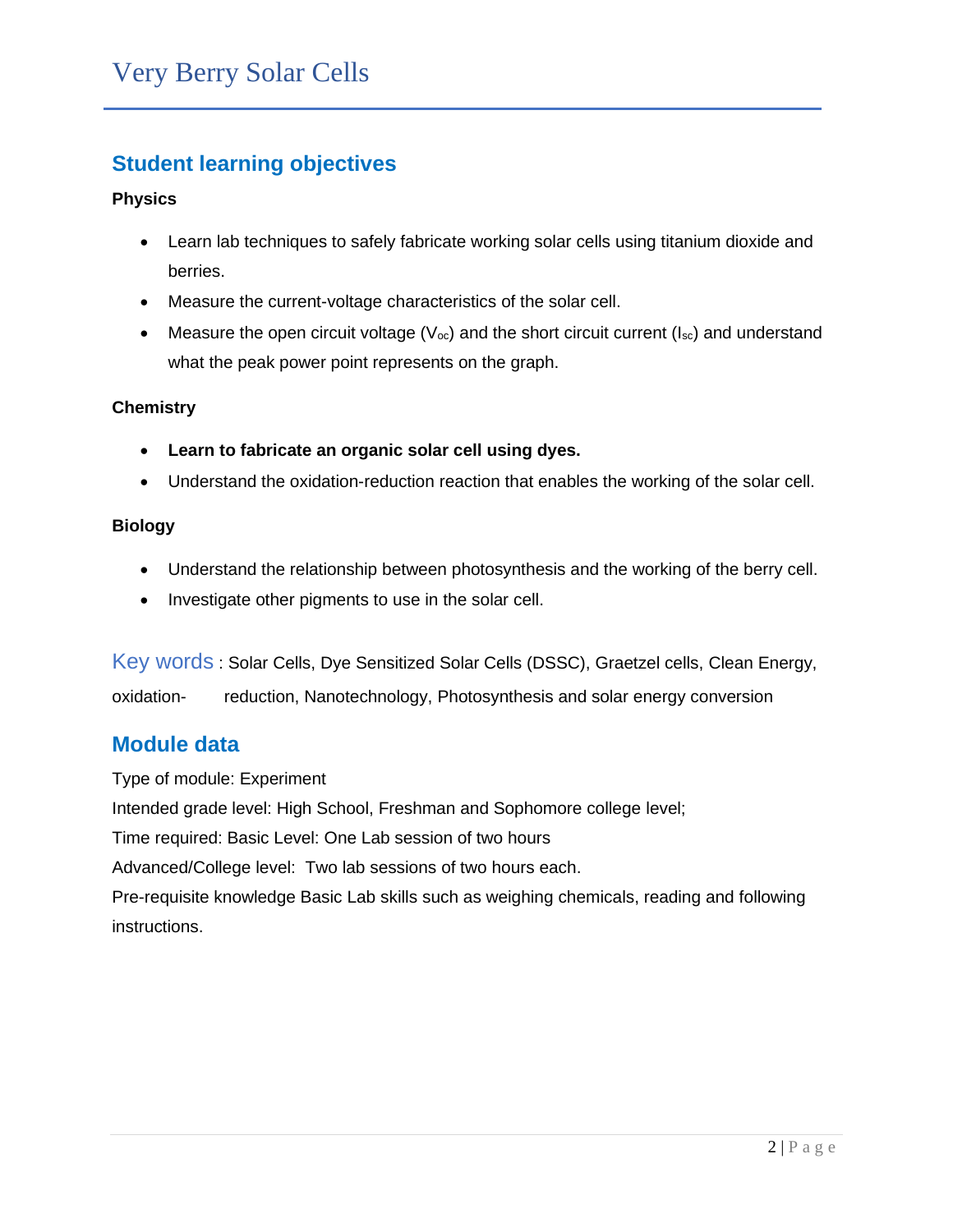# **List of equipment and supplies**

| <b>Materials</b>           |                      | Vendor                                             |  |
|----------------------------|----------------------|----------------------------------------------------|--|
| <b>Blackberries</b>        | $4 - 6$              | Any grocery store (fresh preferred but frozen may  |  |
|                            |                      | be used).                                          |  |
| Ring stand for funnel      | 1                    | Any Chemistry lab                                  |  |
| <b>Buchner funnel with</b> | 1                    | From Chemistry Lab                                 |  |
| rubber hose                |                      | This is used to filter the crushed blackberries.   |  |
|                            |                      | But it takes a long time and the yield does not    |  |
|                            |                      | seem like a lot. An easier alternative might be to |  |
|                            |                      | dip the titanium dioxide coated slide directly on  |  |
|                            |                      | the juice of the crushed blackberries and wash off |  |
|                            |                      | any seeds that may stick to the slide.             |  |
| Filter paper               | To fit funnel        | Needed for filtration (see above). Not needed if   |  |
|                            |                      | going with direct dipping in crushed berries.      |  |
|                            |                      | Source: Chemistry Lab                              |  |
| 10 mL measuring            | $\overline{2}$       |                                                    |  |
| cylinder                   |                      |                                                    |  |
| Scoopula                   | 1                    | Source: Chemistry Lab                              |  |
|                            |                      |                                                    |  |
| <b>Indium Tin Oxide</b>    | 10 (to make 5        | Institute of Chemical Education (see reference 3). |  |
| coated Glass Slides        | cells)               | They cost roughly a dollar a piece.                |  |
| Colloidal titanium         | 6g is much more      | AEROXIDE (20g). From Evonik Degussa                |  |
| dioxide powder             | than needed for 5    | Corporation, 379 Interpace Parkway, Parsippany,    |  |
|                            | devices. But         | NJ 07054; (973) 541 8106.                          |  |
|                            | decreasing this      |                                                    |  |
|                            | amount will make     | <b>OR</b>                                          |  |
|                            | it difficult to form |                                                    |  |
|                            | a good               | Alternative: From Acros Corporation                |  |
|                            | suspension.          |                                                    |  |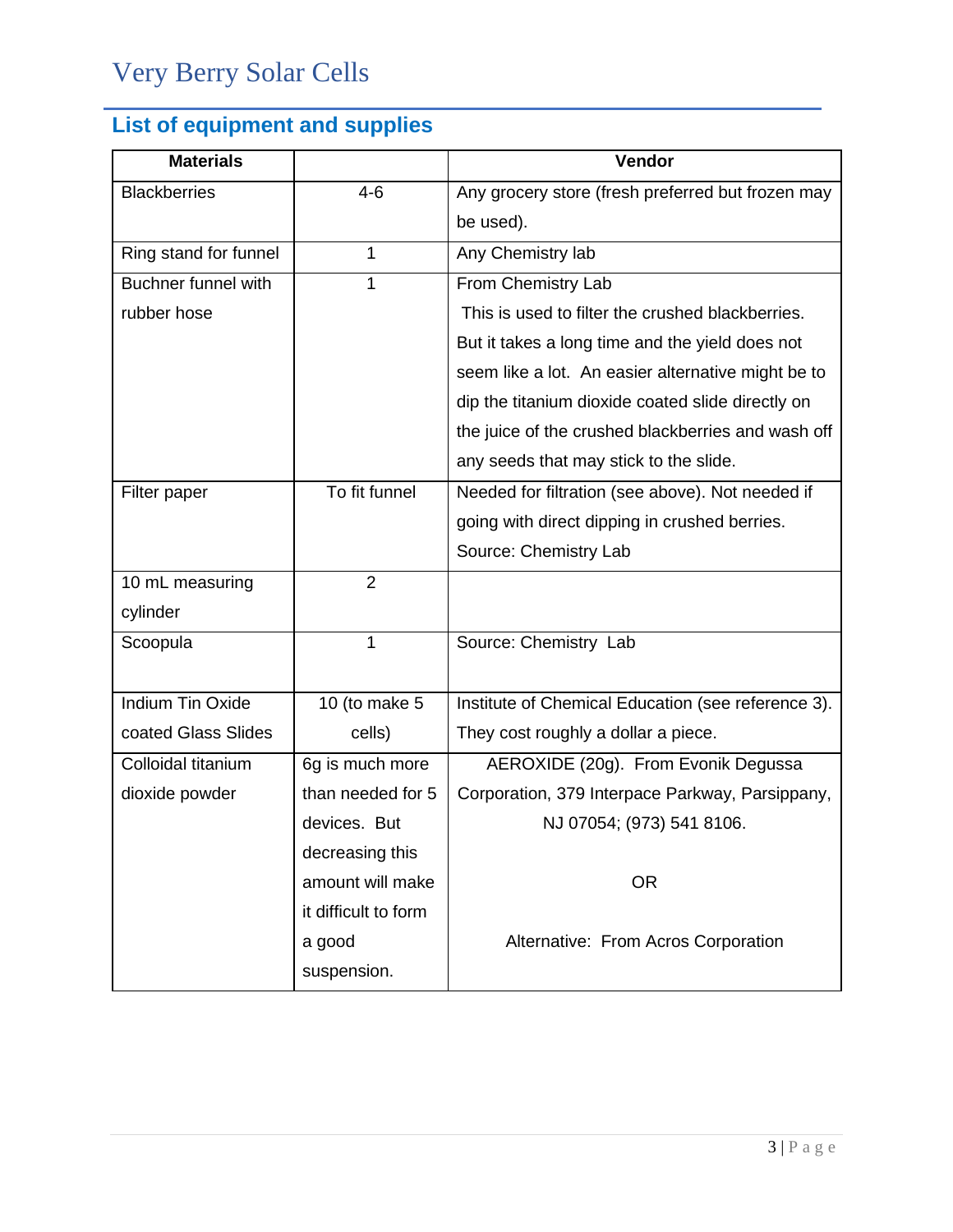| Soap solution         | Micro-90       | Daigger Scientific,                            |  |
|-----------------------|----------------|------------------------------------------------|--|
|                       |                | https://www.daigger.com/micro-90-cleaning-     |  |
|                       |                | solutions-15664-                               |  |
|                       |                | group?gclid=CjwKCAjwj6SEBhAOEiwAvFRuKJd        |  |
|                       |                | BSWq1GGk-                                      |  |
|                       |                | jKQTHeT0yPSr6B0zFiuLN7m7izTgC_m3YI6AYj         |  |
|                       |                | M14hoCggoQAvD_BwE                              |  |
| Acetic acid solution  | 10mL           | Prepare prior to Lab.                          |  |
| pH 3-4 in de-ionized  |                |                                                |  |
| water                 |                |                                                |  |
| Syringe               |                | https://www.daigger.com/                       |  |
| Parafilm              |                | Chemistry Lab                                  |  |
| Ceramic top Hot       | 1 per group    | <b>Chemistry Lab</b>                           |  |
| Plates that can go up |                |                                                |  |
| to $450^{\circ}$ C    |                |                                                |  |
| Forceps               |                | Chemistry Lab                                  |  |
| Transparent tape      |                | Chemistry Lab - simply use gift wrap tape.     |  |
|                       |                | Scotch tape will work as well but make sure no |  |
|                       |                | tape residue is left behind on glass.          |  |
| Glass stirring rod    |                | <b>Chemistry Lab</b>                           |  |
| (small)               |                |                                                |  |
| Cotton swabs          | ~10            | <b>Chemistry Lab</b>                           |  |
| Plastic dropper       | 1              | <b>Chemistry Lab</b>                           |  |
| Mortar and pestle     | 1 medium       | <b>Chemistry Lab</b>                           |  |
| Plastic spatula       | 1              | <b>Chemistry Lab</b>                           |  |
| Microspatula          | 1              | <b>Chemistry Lab</b>                           |  |
| Petri dish            | $\overline{2}$ | Chemistry Lab                                  |  |
| Candle and            | 1              | <b>Chemistry Lab</b>                           |  |
| matchbox              |                |                                                |  |
| Timer                 | 1              | Any stopwatch or could use a cell phone        |  |
| <b>Binder clips</b>   | Medium $-10$   | Any office supplies store                      |  |
| Potassium Iodide      | A few mL per   | Prepare in Chemistry Lab prior to the start    |  |
| solution              | station        | of the fabrication - 0.5 M Potassium           |  |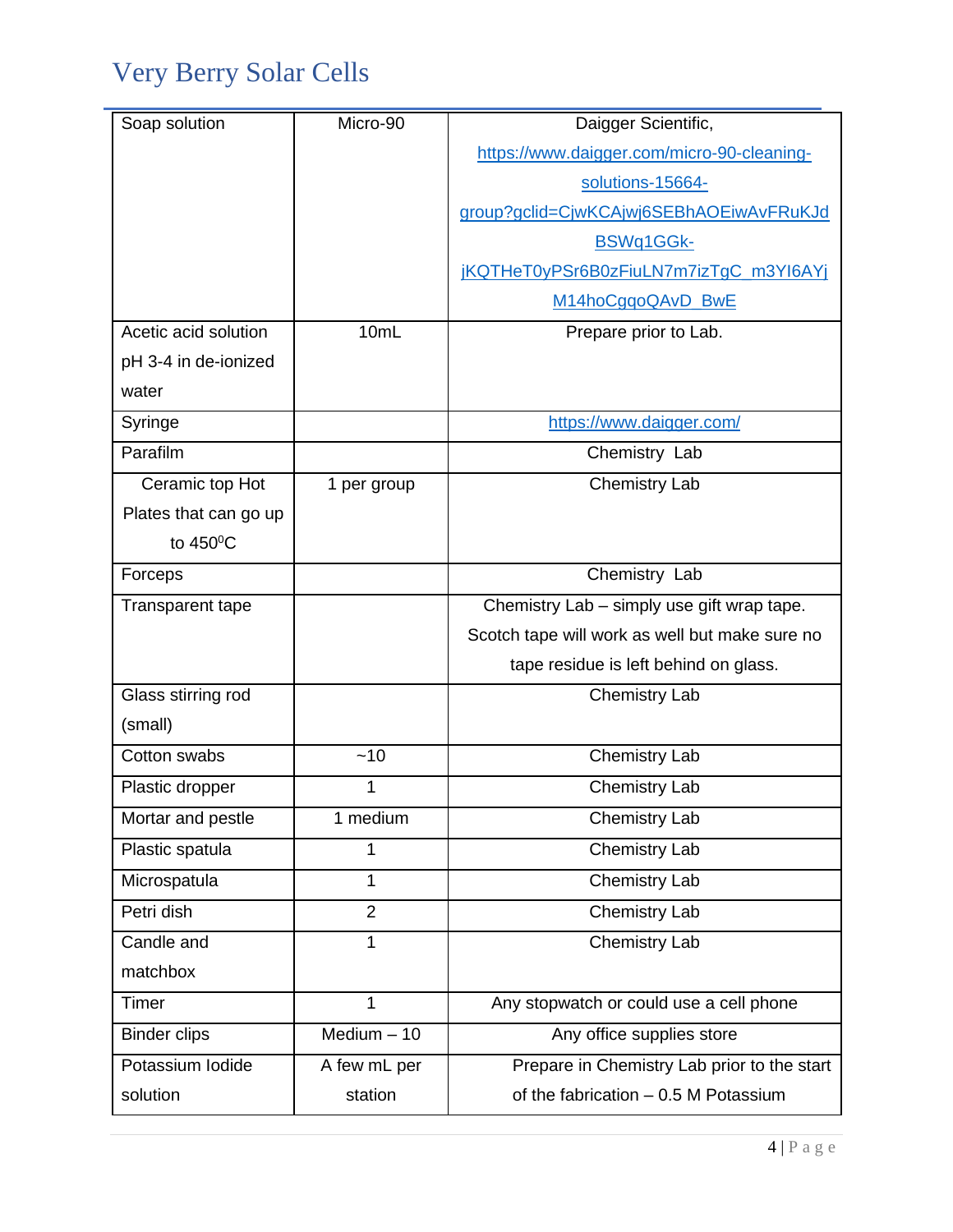|                      |                | iodide mixed with 0.05 M iodine in water-    |
|----------------------|----------------|----------------------------------------------|
|                      |                | free ethylene glycol.                        |
|                      |                |                                              |
| <b>Multimeters</b>   | $\overline{2}$ | Can get inexpensive multimeter for           |
|                      |                | approximately \$10. One multimeter will be   |
|                      |                | used for measuring the voltage and one       |
|                      |                | for measuring current (for the I-V curve).   |
|                      |                | If measuring only the output voltage, need   |
|                      |                | only one multimeter.                         |
|                      |                |                                              |
| Leads with alligator | Several        | Possibly available in the Physics lab.       |
| clips                |                |                                              |
| Potentiometers       | 1              | Only needed for characterization (I-V        |
|                      |                | curve).                                      |
|                      |                | http://www.ietlabs.com/rs-200.html           |
|                      |                |                                              |
| LED white light      | 1              | In principle any bright light source will do |
| source               |                | for the purpose of an introductory lab. To   |
|                      |                | measure the I-V curve, it would be good      |
|                      |                | to have a white LED light source.            |
|                      |                | Here are some alternatives:                  |
|                      |                | Overhead projector with a parabolic          |
|                      |                | reflector. This gives mixed results so not   |
|                      |                | strongly recommended.                        |
|                      |                | A halogen lamp with a parabolic reflector    |
|                      |                | (Sylvania PAR 38 Halogen, GE 12 Or           |
|                      |                | MB-JDR-75 (available at hardware             |
|                      |                | stores). Need an IR filter when using a      |
|                      |                | halogen lamp to prevent the cell from        |
|                      |                | heating up and degrading. According to       |
|                      |                | the institute of Chemical Education (ICE),   |
|                      |                | an IR filter can be made using a petri dish  |
|                      |                | filled with 0.1 M CuSO4 solution. The        |
|                      |                |                                              |
|                      |                | solution will absorb most of the IR light    |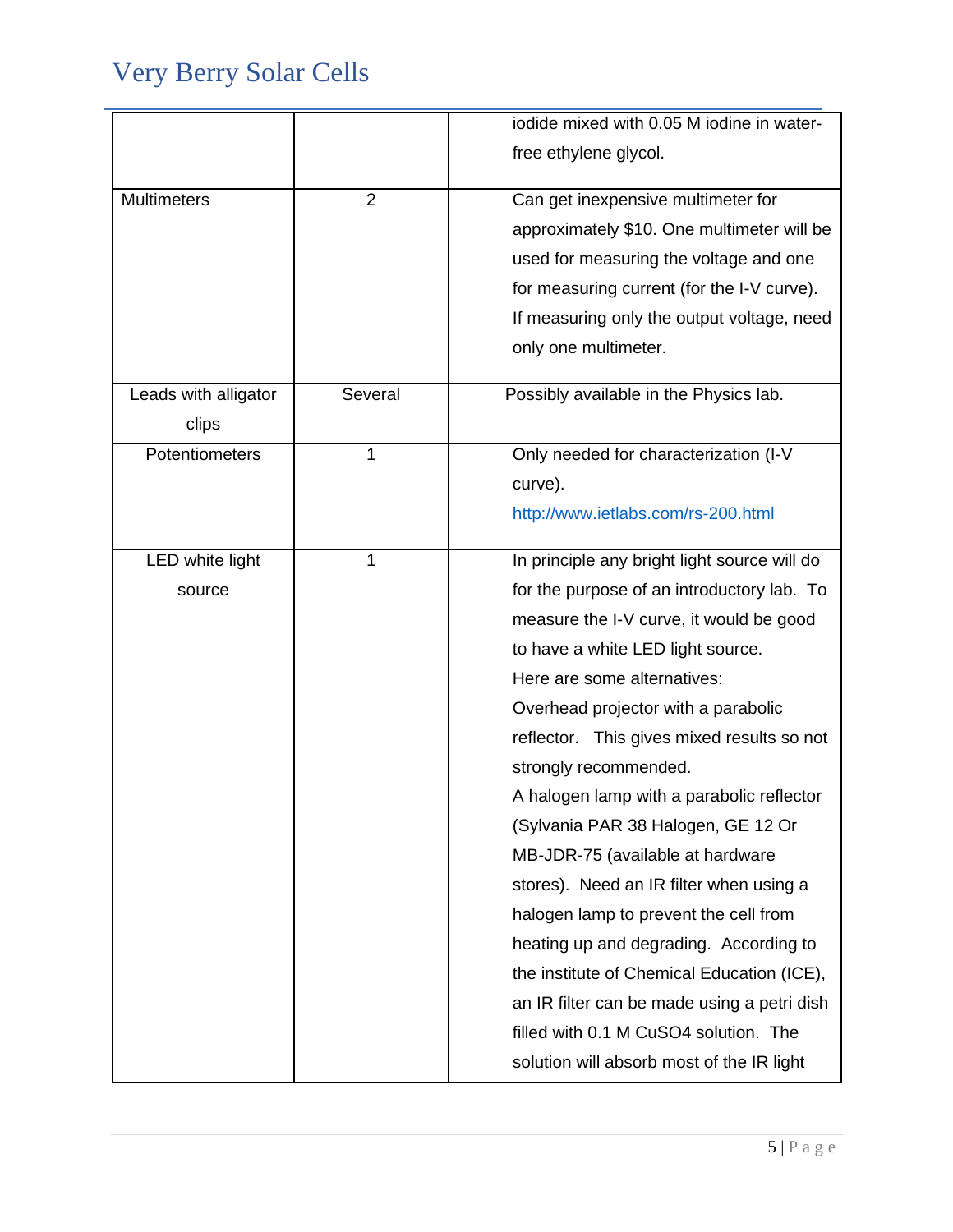|                     |                    | but will allow most of the visible light to |  |
|---------------------|--------------------|---------------------------------------------|--|
|                     |                    | pass through.                               |  |
|                     |                    | The important thing is that it has to be a  |  |
|                     |                    | white light source of sufficient intensity. |  |
|                     |                    | Better to use a simple source (not one      |  |
|                     |                    | connected to a power supply). We are        |  |
|                     |                    | not varying the intensity.                  |  |
|                     |                    |                                             |  |
|                     |                    |                                             |  |
| Safety goggles      | 1 for each student | Chemistry Lab                               |  |
| Ring stand          | 1                  | <b>Chemistry Lab</b>                        |  |
| and Clamps          |                    |                                             |  |
| Forceps with        | 1                  | Chemistry Lab. Used to hold the slides      |  |
| broad tips          |                    | while erasing part of the carbon layer.     |  |
| Ethanol in          |                    | Chem Lab                                    |  |
| wash bottles        |                    |                                             |  |
| Isopropanol         |                    | Chem Lab                                    |  |
| De-ionized          |                    | Chem Lab                                    |  |
| water in wash       |                    |                                             |  |
| bottles             |                    |                                             |  |
| Kim wipes           |                    | Chem Lab                                    |  |
| Small Zip Loc       |                    |                                             |  |
| bags to store       |                    |                                             |  |
| the cells           |                    |                                             |  |
| overnight.          |                    |                                             |  |
| <b>Latex Gloves</b> |                    |                                             |  |
| - different         |                    |                                             |  |
| sizes               |                    |                                             |  |
|                     |                    |                                             |  |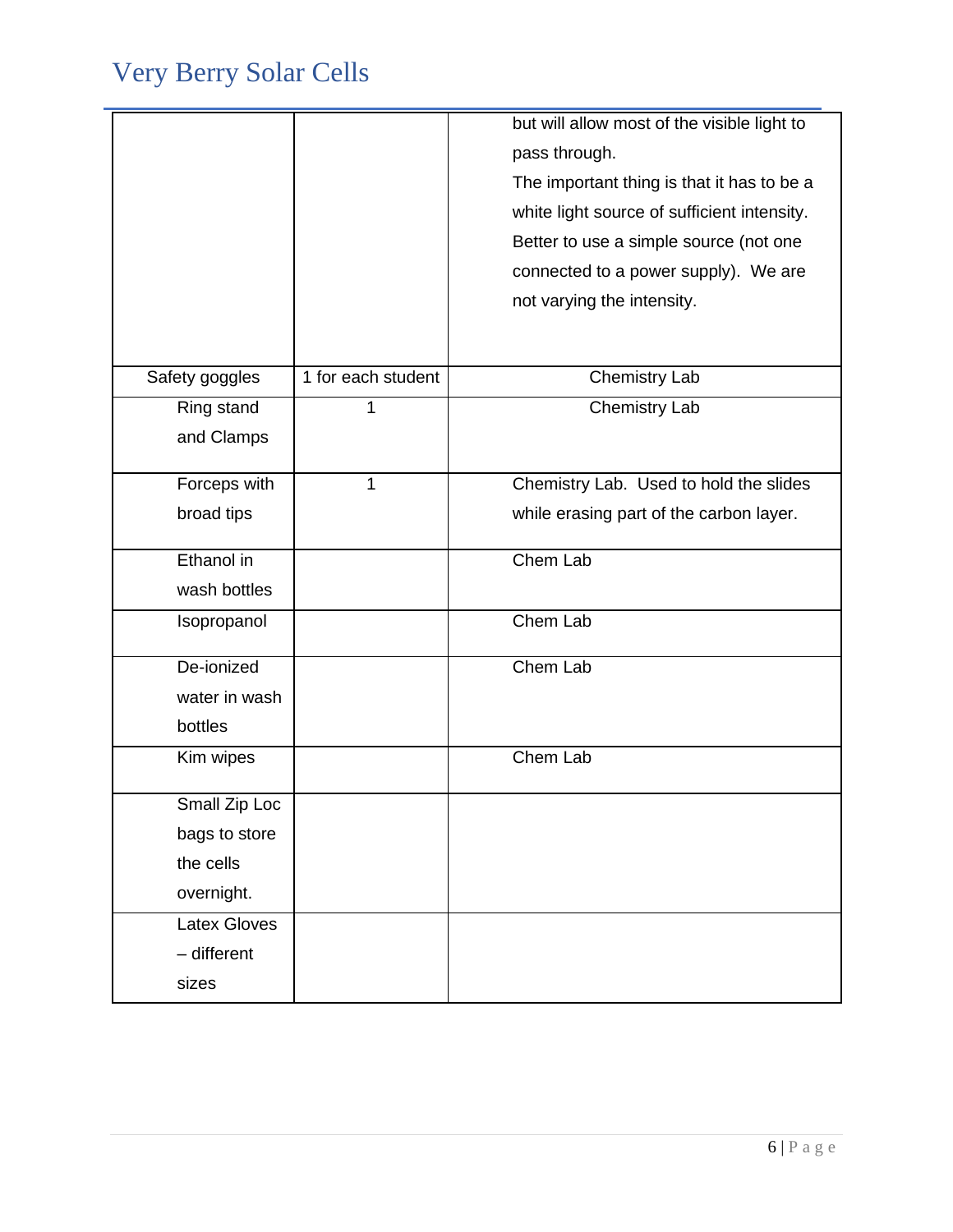### **Table 2: Materials for the common table**

#### **Module Procedure**

#### *Outline:*

The procedure consists of the following main steps:

- 1) Preparation of Blackberry juice.
- 2) Preparation of the titanium dioxide suspension.
- 3) Deposition of the titanium dioxide film.
- 4) Annealing of the titanium dioxide film.
- 5) Staining of the film with the dye (blackberry juice)
- 6) Making the carbon electrode.
- 7) Assembling the device.
- 8) Testing!

Steps 1) through 4) can be done during one two-hour lab session. Steps 5) through 8) can be done the next day OR all steps can be done in a long lab session.

Each step is detailed below.

#### *Detailed Procedure:*

Preparation of blackberry juice:

- **O** Crush 6-8 blackberries in a mortar.
- **O** Option1: (may take longer time) Place a Buchner funnel in the mouth of a conical flask using a rubber stopper to create a tight fit. Select an appropriately sized filter paper and place it in the funnel. Attach a vacuum hose to the outlet of the funnel and attach the other end of the hose to the vacuum outlet in a fume hood. The weight of the hose is enough to topple the conical flask so support the funnel either with a weighted ring or attach it to the fume hood with a clamp.
- Transfer the crushed berries to the funnel, add 2mL of deionized water to the funnel and turn on the vacuum. You should have enough juice in about 30 minutes. If this is not the case, add 2mL of deionized water and stir occasionally.

OR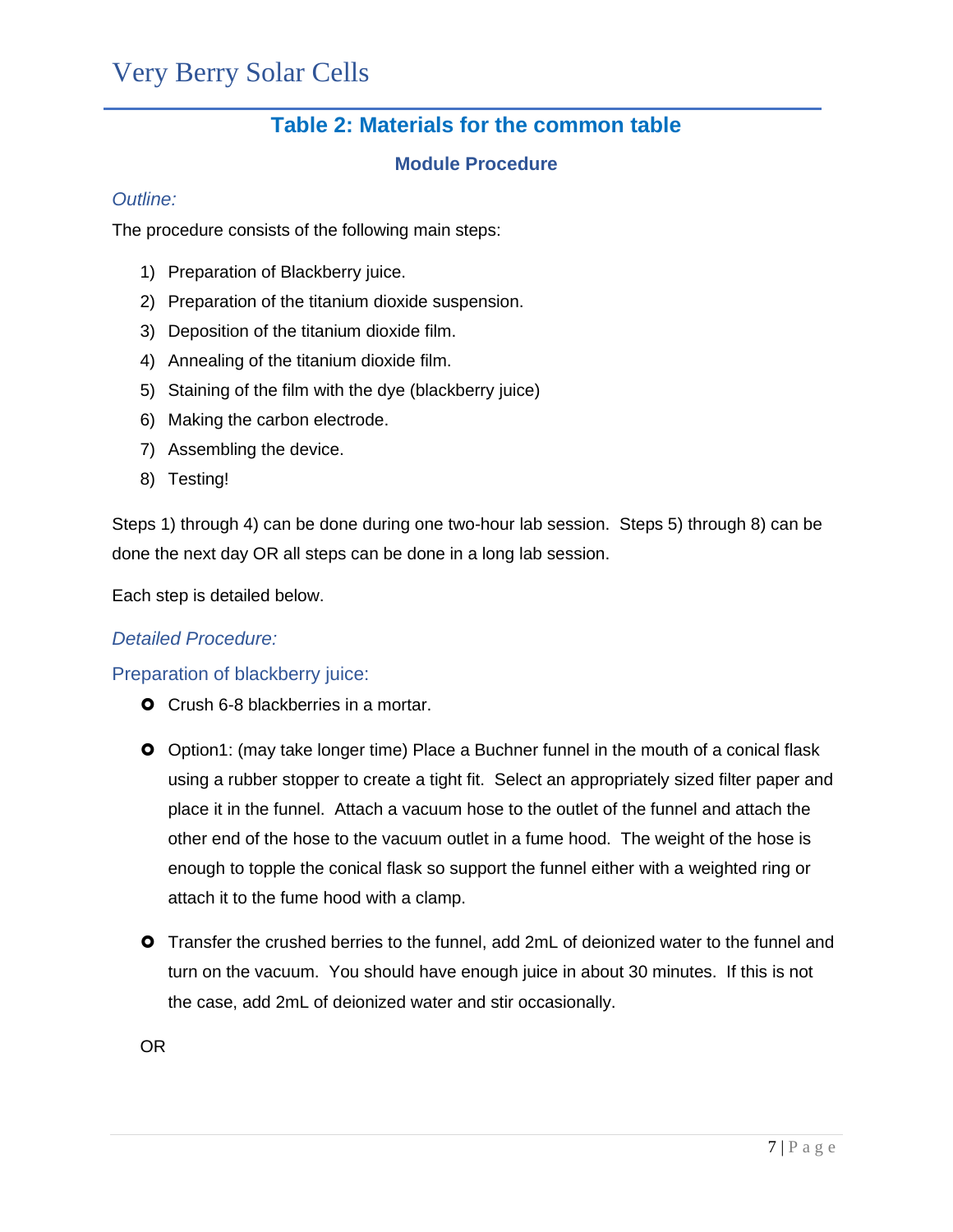**O** Option 2: (Quicker) Simply transfer the crushed blackberries to a petri dish. This method will result in some seeds sticking to the slides but they can be rinsed off later without a great decrease in performance.

### Preparation of the Titanium Dioxide suspension:

### **This is a very important step. Making a good titanium dioxide suspension is critical to the performance of your solar cell. It is important to be as quantitative as possible.**

- Measure 6g of titanium dioxide powder. This is not a very dense substance so you will need a large weigh boat for this process.
- Transfer the powder carefully to a medium sized mortar.
- Very carefully, add 9mL of acetic acid solution (pH 3-4 in deionized water) in 1mL increments to the 6g of titanium dioxide powder. After each addition of the 1mL of acid solution, gently grind the powder to remove all lumps. Add each increment of the dilute acid solution only when the previous mixing and grinding has removed all lumps.
	- o Grinding will cause the material to accumulate on the sides of the mortar. Use a flexible spatula to return the material to the center of the mortar. Then add the next 1mL of water and so on…



Photo Credit: Natalie Young, used with permission.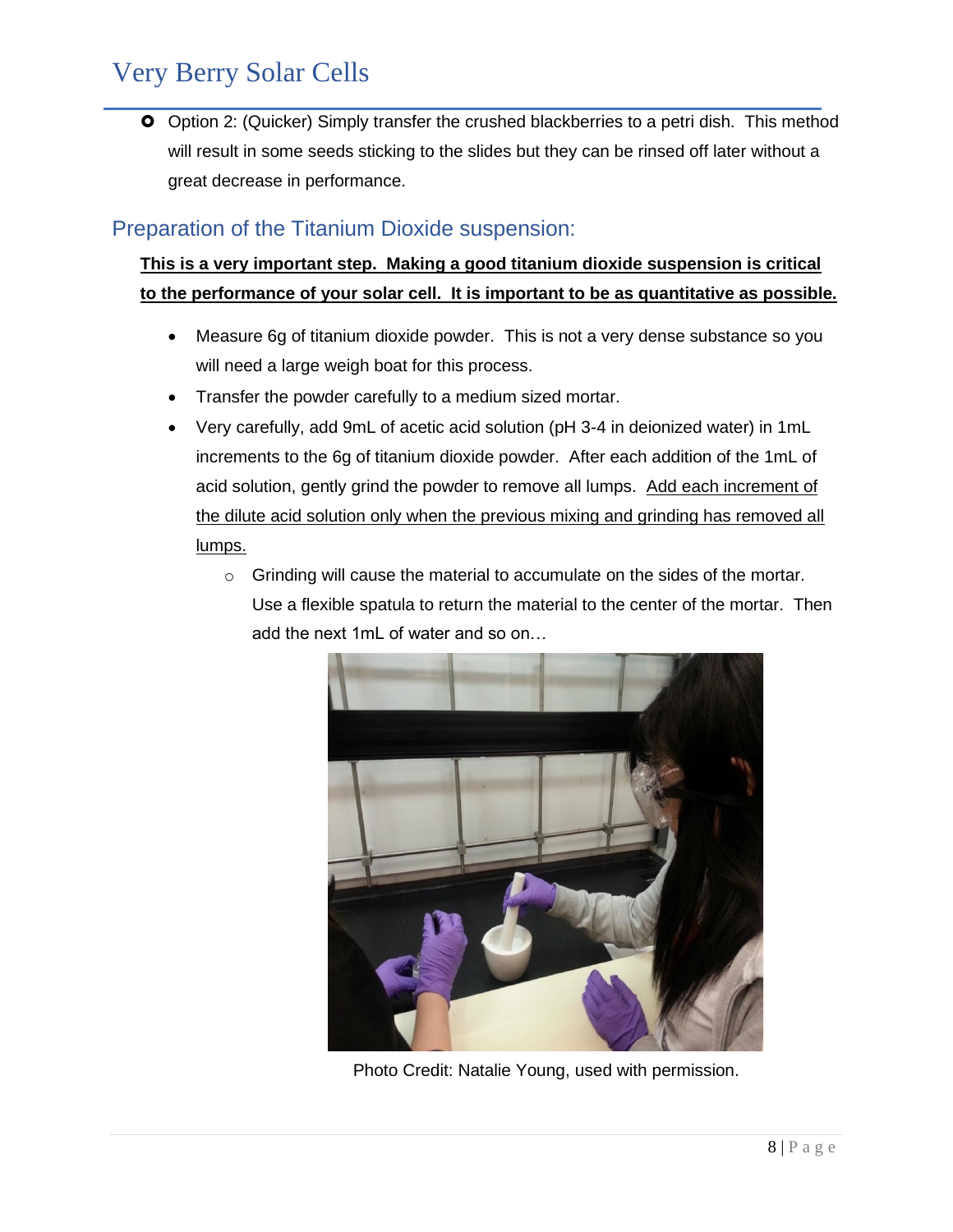The final product must be a uniform and lump-free suspension with the consistency of paint as shown below:



Photo Credit: Natalie Young, used with permission. Completed TiO2 suspension

• Add a drop of a surfactant (soap solution). Do not grind or agitate the suspension after this step.

We will be using a syringe to store and apply the suspension on the glass substrates. You could store in a bottle with a dropper cap and use the dropper cap but the syringe is a convenient way to push the suspension out in drops.

- Start with a new syringe. Seal the nozzle of a syringe tightly with two layers of parafilm.
- Remove the plunger from the syringe and using the microspatula, **gently scoop** the suspension into the syringe.
- **Very gently**, push the plunger slightly into the syringe. If you push it too hard, the suspension might push the film out and you will have to start all over again.
- Wipe off the excess titanium dioxide with a  $\overline{\mathsf{K}^{\mathsf{in}}}$  and let the syringe sit for 15 minutes. If any bubbles are visible after 15 minutes, allow them to come to the surface before using the suspension. If the suspension is too thick, the layer will peel away after application on the substrate. If it is too thin, the solar cell will not absorb enough light.

### Applying the TiO2

While you are waiting for the titanium dioxide to be ready, prepare the glass substrates. These substrates will serve as the electrodes for the solar cell. The glass substrates are coated with a very thin layer of Indium Tin Oxide on one surface. The advantage of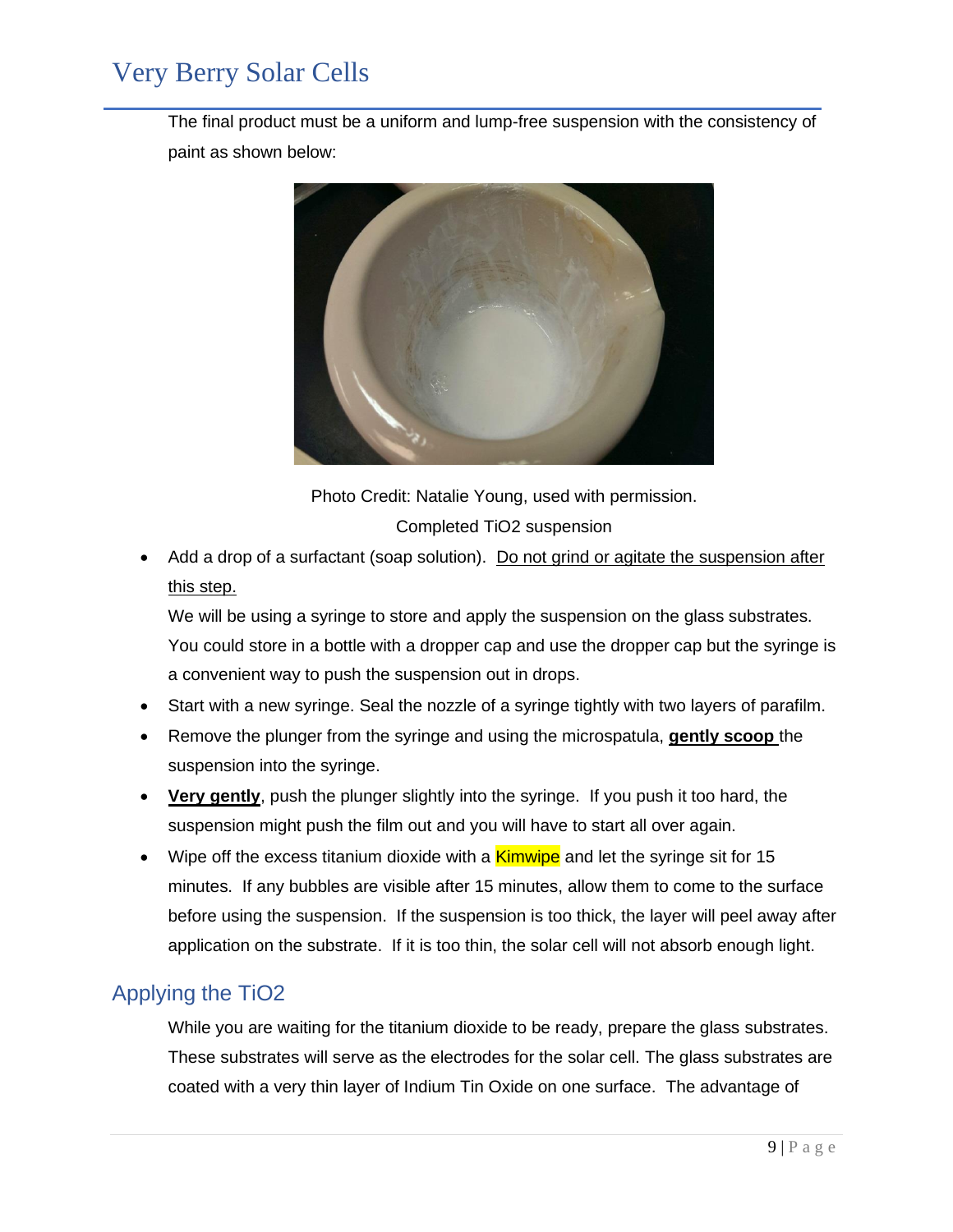Indium Tin Oxide is that it is both conducting and transparent. The coated side of the slide is therefore, the conducting side.

The first step is to determine which side of each glass slide is the coated (and therefore the conducting side).

- Pick up a glass substrate. Use a multimeter to check the resistance of both surfaces of a substrate. The conducting surface will have a very low resistance (a few Ohms). Place the substrate conducting surface up on a clean surface (a sheet of wax paper or a lab soak sheet may be used.
	- Repeat this with five more substrates. Place the substrates in a 2x3 array.
	- Tear off a small piece of tape (about two inches long) and tape the substrate to the surface along the two parallel lengths of the substrate so as to cover about 1mm of the substrate.
	- Take another similar piece of tape and cover about 4-5mm of the substrate to the surface. The tape will form a 40-50 micron deep channel. The titanium dioxide can flow into this channel to form a layer of the same thickness.



Photo Credit: Natalie Young, used here with permission.

- Remove the parafilm from the syringe and push the plunger gently out while holding the syringe over a paper towel (away from the substrate). This is to ensure that the flow of the titanium dioxide is smooth before you apply it to the actual substrate. Be very gentle while doing this as there is a good chance that the titanium dioxide suspension will spurt out.
- Very carefully, push the plunger out while holding the syringe over the substrate so a single drop (or two) is released on the substrate (see above).
- Using a glass rod, roll out the titanium dioxide on the substrate. This must be done within 5 seconds of releasing the drop on the substrate. For best effects, sweep the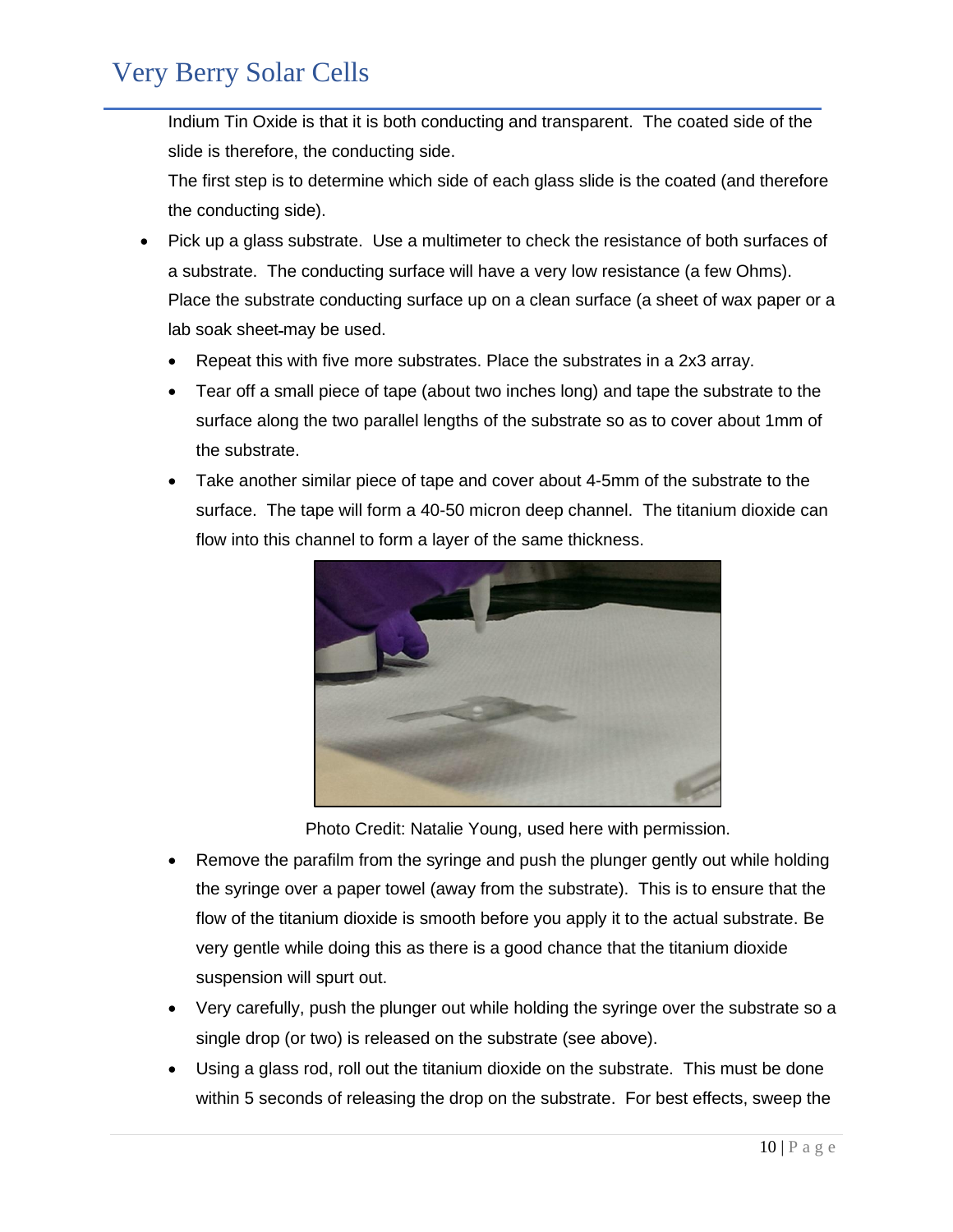rod rapidly towards the bottom of the substrate, lift the rod and sweep again in the same direction.

- Repeat the sweeping action two or three times until you get a uniform application.
- If the layer appears uneven, you may wipe it off with a damp tissue and start the application again with a clean glass rod.
- Once the titanium dioxide layer is formed, carefully remove the tape. Place the substrate in a petri dish and close the dish.
- Repeat the process with four more substrates.
- Wash and dry the glass rod. You may use the same titanium dioxide for other substrates. Seal the syringe tightly with parafilm and put it away. Clean the glass rod as well.
- Allow the titanium dioxide to dry for a minute. The next step is to anneal the titanium dioxide film.

### Annealing the titanium dioxide film

- The titanium dioxide film is annealed at very high temperature on a hot plate. Using forceps (this may need some practice), transfer each slide to the surface of the heater. The forceps should grab the edges and not the surface of the slides to avoid scratching the titanium dioxide application.
- Turn the hot plate on to the maximum setting. Be very careful as the heater will get very very hot.
- Keep the substrates on the surface for 30-60 minutes (Might be worthwhile experimenting with this time). As the substrates heat up, the titanium dioxide film will brown and then return to its off-white color. This color change is needed for the cells to work well.
- Switch off the hot plate and let the substrates cool completely  $-$  this is a good time to take a break!

### Dyeing the titanium dioxide film

- By now, you must have collected enough blackberry juice in the flask. Pour the juice into a petri dish. If you did not filter the juice (option 2), you can use the unfiltered juice in the petri dish.
- Very carefully (touching only the edges with your gloved hand) transfer the substrates to the petri dishes so that the titanium dioxide layer is submerged in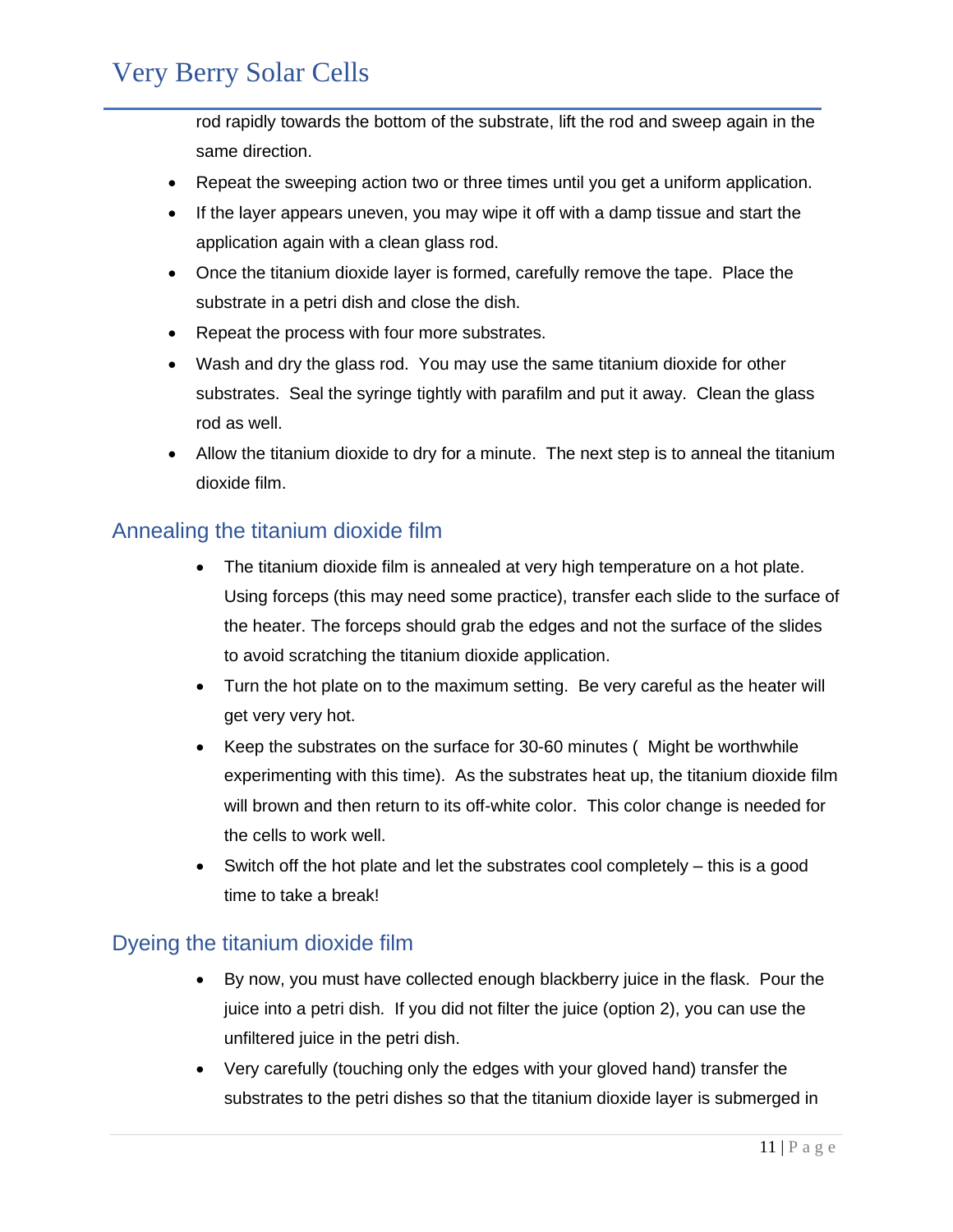the juice. Move the substrates around until all the white film is coated with the juice.

- Soak the titanium dioxide coated side for 10 minutes in the berry juice. There should be no trace of white titanium dioxide after the 10 minutes while viewing the slide through the petri dish. If there is an unstained portion, soak for an extra 5 minutes until the white disappears. While the substrates are being stained, you can apply the carbon coating to the other electrodes (see below for the procedure).
- Wash the film (now stained purple) in deionized water, and then in ethanol and isopropanol.
- Gently blot the film with a tissue. The dyed substrates can be used immediately. If not, they can be stored in acidified deionized water (pH 3-4, acetic acid) in a closed, dark-colored bottle.

### Preparing the carbon electrode

We are now ready to prepare the carbon electrode.

- Clean five more glass substrates by rinsing them with ethanol (over a funnel in a waste bottle) and patting them dry with Kimwipes.
- Using a multimeter, check for conductivity.
- Place the slides on a clean petri dish or surface with the conducting side facing up.
- Light a tea-light.
- Place a stopwatch/timer on the table so you can measure the time comfortably.
- Using a pair of forceps gently pick up one of the slides with your dominant hand. The best way to do this is to grab a corner of the slide with the forceps.
- Very carefully flip the slide and hold the conducting side of the slide over the flame. Start the timer with your other hand. Or have your teammate start the timer.
- Move the substrate back and forth for 30 seconds. Soot will be deposited on the conducting surface. Make sure this deposition is as uniform as possible. Try to cover the substrate fully. **But do not exceed 30 seconds!**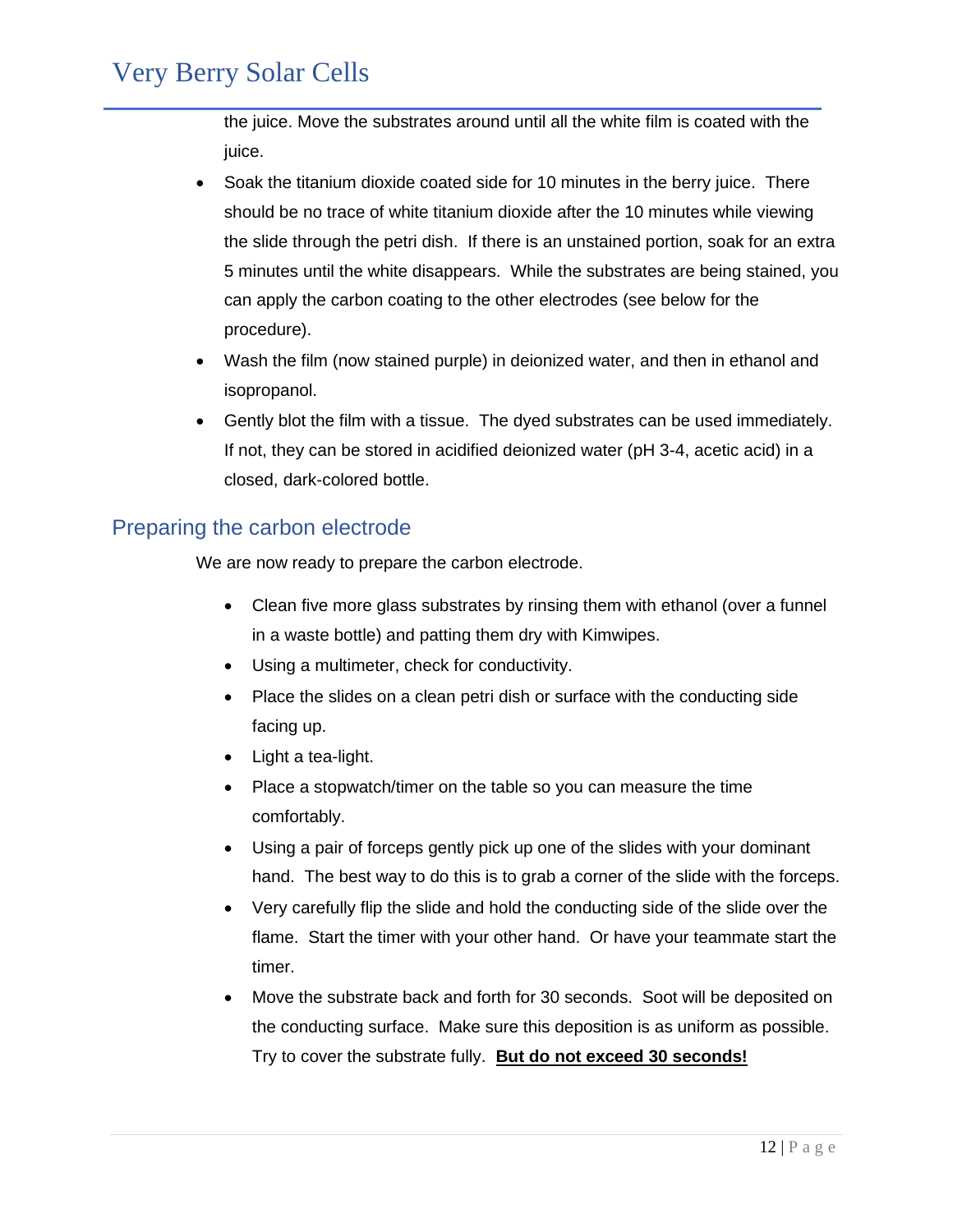- Using a cotton swab, gently remove the soot from two edges of the substrate so you have a 5mm strip on either side of the substrate that is not coated with soot.
- Once the soot is applied, make sure you do not touch the surface. The substrates should be handled only at the edges with forceps.

### Making the solar cell

The process has also been described in a YouTube video (link in the reference section at the end of the module), The video also describes how chlorophyll extract from spinach can be used as the active layer in the solar cell instead of blackberry juice. The process of extracting energy from the light hitting the cell is similar to the process of photosynthesis in plants. Students in a Biology class can make solar cells using Chlorophyll pigment instead of the dye in blackberries. The working of the solar cell can then be compared to the process of photosynthesis.

We are now ready to build our solar cell!

If you had stored the TiO2 coated substrate overnight or if it is staining, take it out and rinse it with de-ionized water.

Important! Dry the stained glass thoroughly. This can be done by rinsing it in ethanol or isopropanol and placing it on a tissue with the film side up.

Make sure the substrates are dried thoroughly.

Place the TiO2 coated substrate on a flat surface.

The following step should be done quickly to protect the TiO2 film from being exposed to the air for a long time.

Make sure the dropper bottle containing the iodide electrolyte solution is close by. Take the carbon-coated electrode, holding it by one of the corners and gently flip it on top of the TiO2 coated substrates, leaving an offset for the leads. At each end, we must have 4-5mm exposed (this is the part of the substrate that is not coated with carbon) Place two binder clips on the other two edges to hold the cell together.

Next, orient the cell so it is vertical. Place one or two drops of the iodide electrolyte in the gap between the substrates.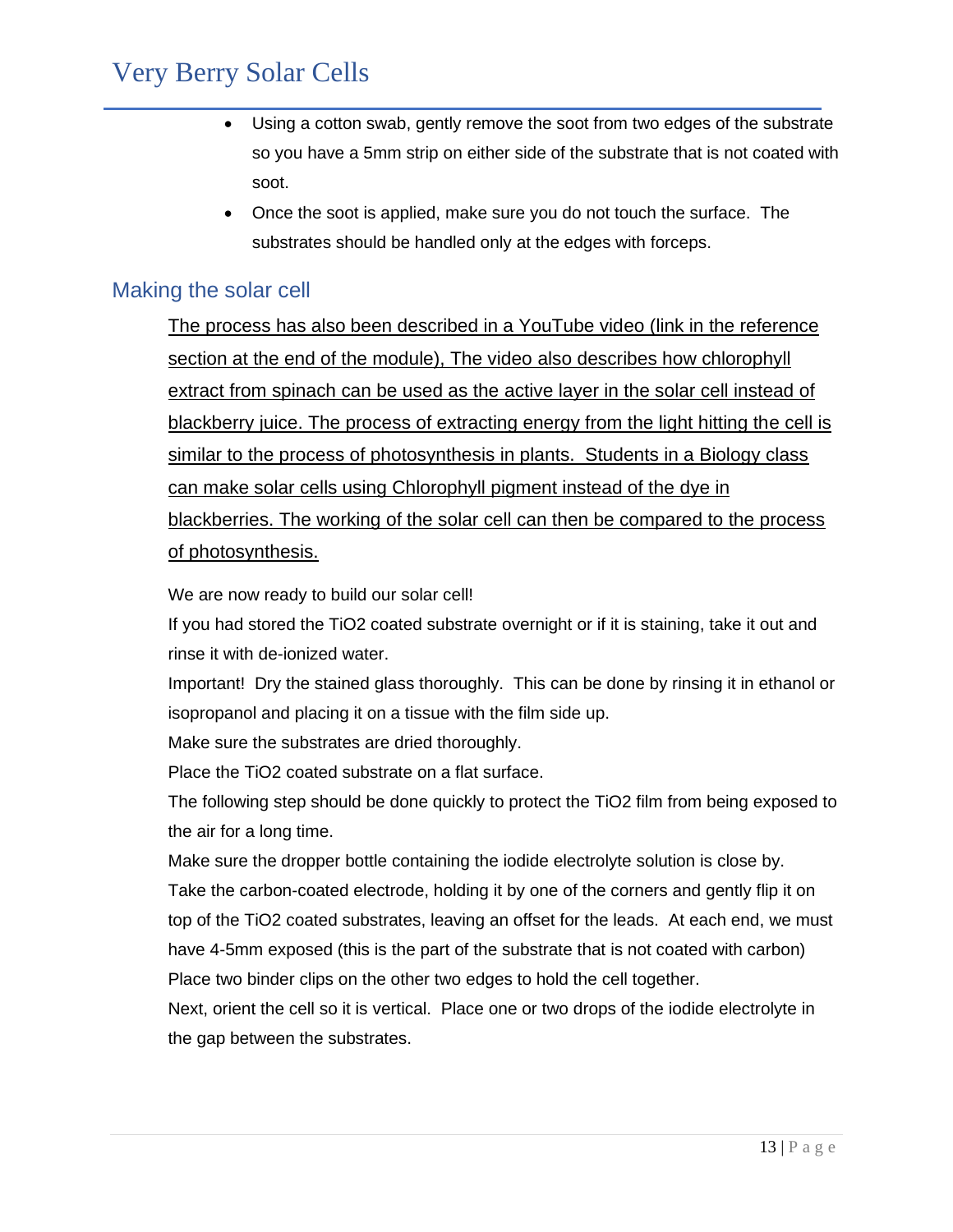Very carefully open and close the binder clips, one clip at a time. The electrolyte will be drawn into the space between the substrates on to the TiO2 film which will change color. Tilt the cell until the entire surface is coated.

Wipe off the excess electrolyte from the exposed clear glass areas. This is very important to get good electrical contact. Remove all the excess electrolyte completely from the transparent edges of the slides.

### **Testing**

This is the exciting part  $-$  you get to test your cell!

Attach a red wire with an alligator clip to one clear end of the cell (where you removed the soot) and a black wire to the other clear end.

Attach the other end of the red wire to the positive end of the voltmeter (your instructor will show you which terminal to use).

Attach the other end of the black wire to the ground terminal of the voltmeter.

Place the cell with the TiO2 electrode facing the white light LED source.

Record the voltmeter reading – this is called the open circuit voltage.

Show the reading below:

volts.

(If you are teaching this as part of a high school course, this may be a good place to stop and talk about the conversion of solar energy to electrical energy. At the college level, you could go further and measure the current-voltage characteristics of the solar cell. You may not get the ideal curve but you can show that the solar cell does not obey Ohm's Law, i.e., the current is not directly proportional to the voltage. If you do get a reasonable curve, you could compare the efficiency of various cells relative to each other, as described below.)

#### **College Level:**

The relative efficiency of the cells can be measured using a simple circuit. Since a solar simulator (a light source that puts out light that mimics the solar spectrum) is very expensive and not readily available to all, it is not possible to measure the absolute efficiency of a solar cell. But it is possible to compare the efficiency of cells with each other. In other words, we can compare the efficiency of all the working solar cells that we have fabricated in this lab module.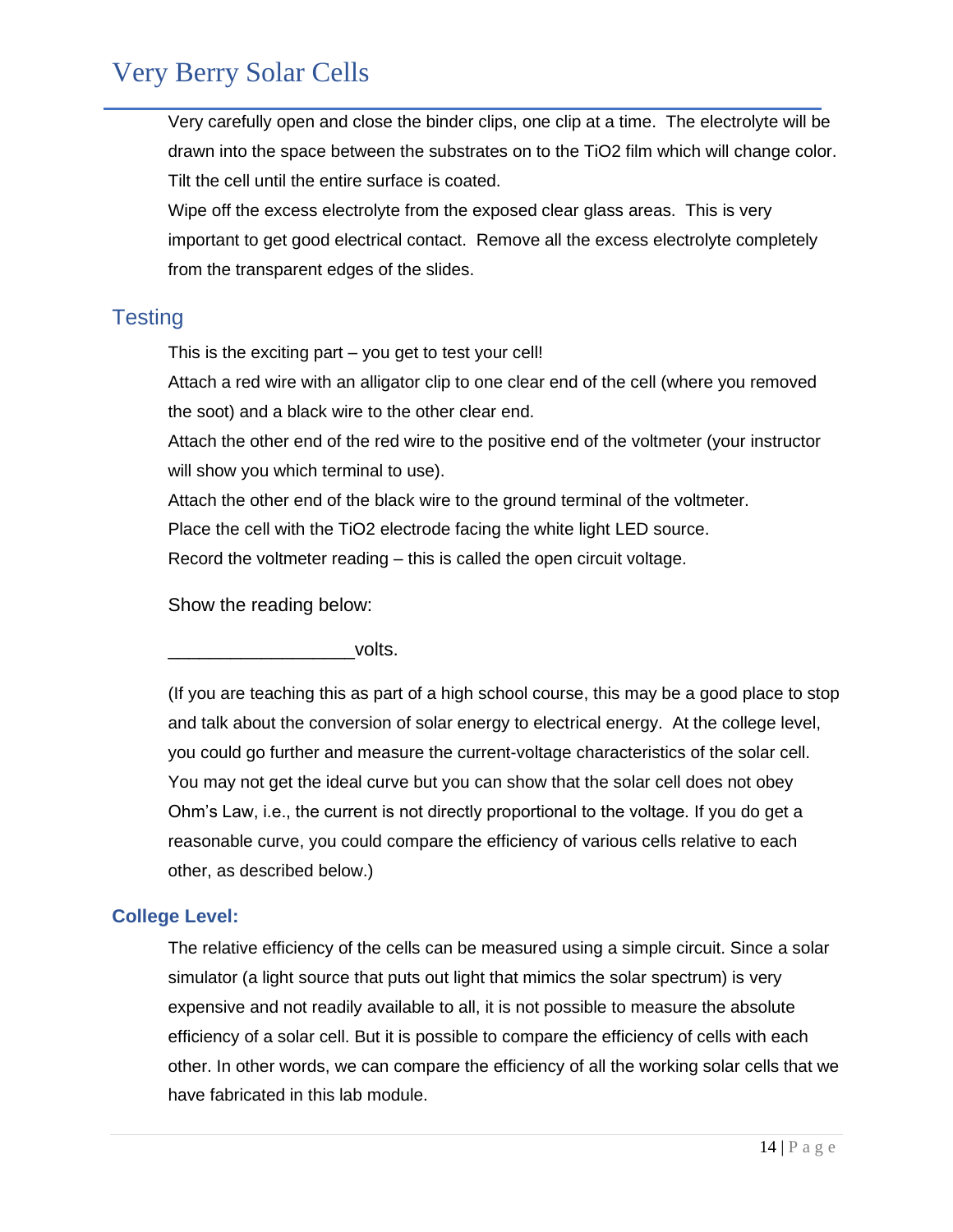In the procedure below, we will first measure the current-voltage (I-V) characteristics of a solar cell. If the graph of current vs. Voltage does not match the characteristic curve, then the fabricated device is not a working solar cell even if it produces an open-circuit voltage (the voltage measured directly across the electrodes of the cell and denoted by  $V_{\rm OC}$ ).

#### **Measurement of the Current-Voltage Characteristics**

To measure how the current in a solar cell varies with voltage across the solar cell, we set up a circuit as shown below:



Fig.1 Circuit Diagram to measure the current-voltage characteristics of a solar cell

The light source is an LED that is powered by a power supply. The sample may be secured on the ring of a ring stand. It is important to keep the distance between the source of light and the sample holder the same for all measurements. This ensures that the same intensity of light is incident on all the samples.

The voltmeter is connected in parallel to the sample (the solar cell is the power source so it is like connecting the voltmeter to measure the voltage across the terminals of the battery. The ammeter, shown as 'I' in the figure above, is connected in series with the solar cell and a variable resistance box (shown as a potentiometer in the figure above).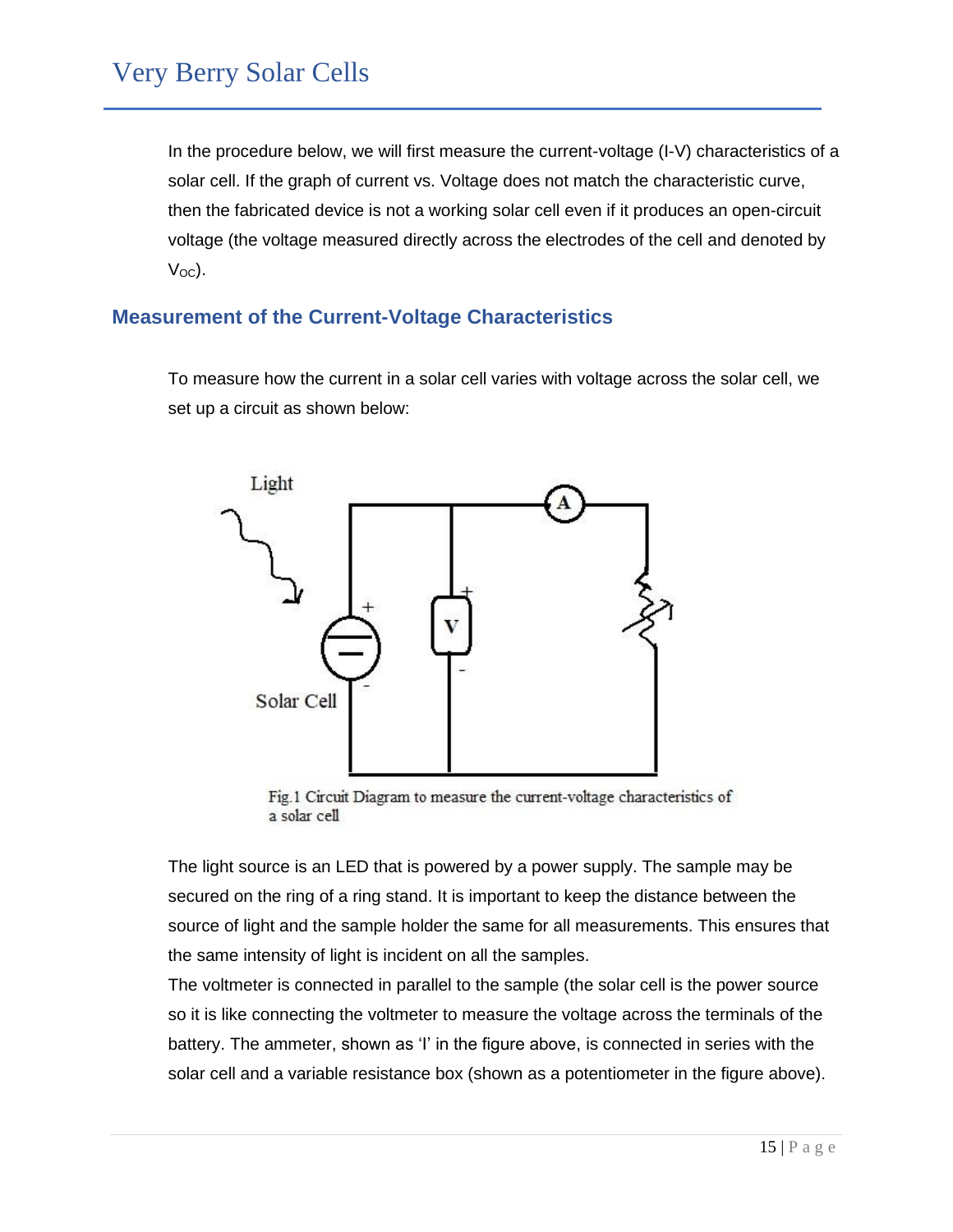#### **Data for the current-voltage plot (I-V plot) is collected as follows:**

1) Complete the circuit (without the solar cell)

2)Set the resistance to a low non-zero value. **Setting it to zero could short the cell.** 3) Set the voltage output of the power supply (not shown in the figure) such that the current output is less than 1.0A (this maximum current value is based on the ratings for the specific LED you are using, so adjust accordingly). After this, do not touch the current and voltage knobs to ensure that all measurements are made with the same intensity of light incident on the solar cell.

4) Now place the solar cell on the ring stand and connect the voltmeter leads to the two electrodes. The carbon electrode faces away from the light.

5) Measure the current and the voltage. Write down the current, voltage and the resistance values in a data table (typical data table shown below).

6) Change the resistance values by 20 $\Omega$  and measure current, voltage and resistance. The current for a very low resistance is the maximum possible current through the solar cell and is called short circuit current or Isc.

7) Take as many measurements as you can especially for values of resistance where you see a rapid change in current. Keep increasing the resistance until you reach 1 or 3  $MΩ$  or until you stop seeing a change in current. The voltage you measure at very high resistance is called 'open-circuit' voltage or VOC. The short circuit current and the open circuit voltage are important characteristics of the solar cell.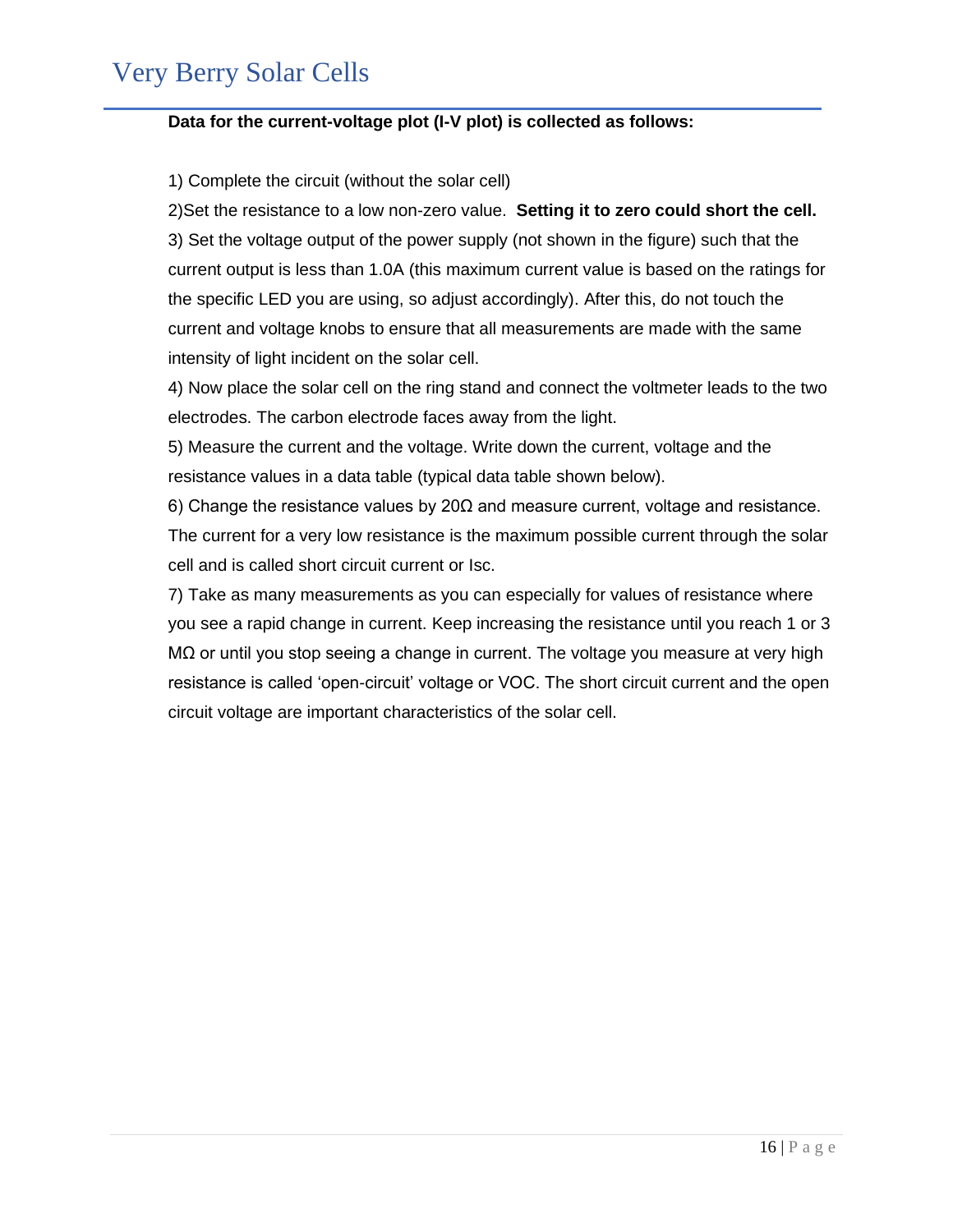#### **Sample table**

| Resistance $(\Omega)$ | <b>Current (A)</b> | <b>Voltage (Volts)</b> |
|-----------------------|--------------------|------------------------|
| 20                    |                    |                        |
| 40                    |                    |                        |
| (more values)         |                    |                        |
| 1000                  |                    |                        |
| 2000                  |                    |                        |
| (more values)         |                    |                        |
| (more values)         |                    |                        |
| 10,000                |                    |                        |
| (more values)         |                    |                        |
| $1M\Omega$            |                    |                        |

Table 3: A Sample Table

8) Plot a graph of current in the y axis and voltage in the x axis.

**Question: What kind of plot do you get? Does the solar cell behave like a resistance? Does it obey Ohm's law? Explain**

9) We will now calculate the Fill Factor of the solar cell. This is a measure of the relative efficiency of the solar cell.

The efficiency of a solar cell, i.e., the measure of how much of the incident light energy is converted to electrical energy, is given by the Solar Power Conversion Efficiency. **Solar Power Conversion Efficiency:**

**Electrical Output Power**  $=$  FF x Voc x Jsc **Sunlight Power Sunlight Power** 

> $= Max{J(mA/sq.cm) x V (v)}$  $100mW/sq.cm)$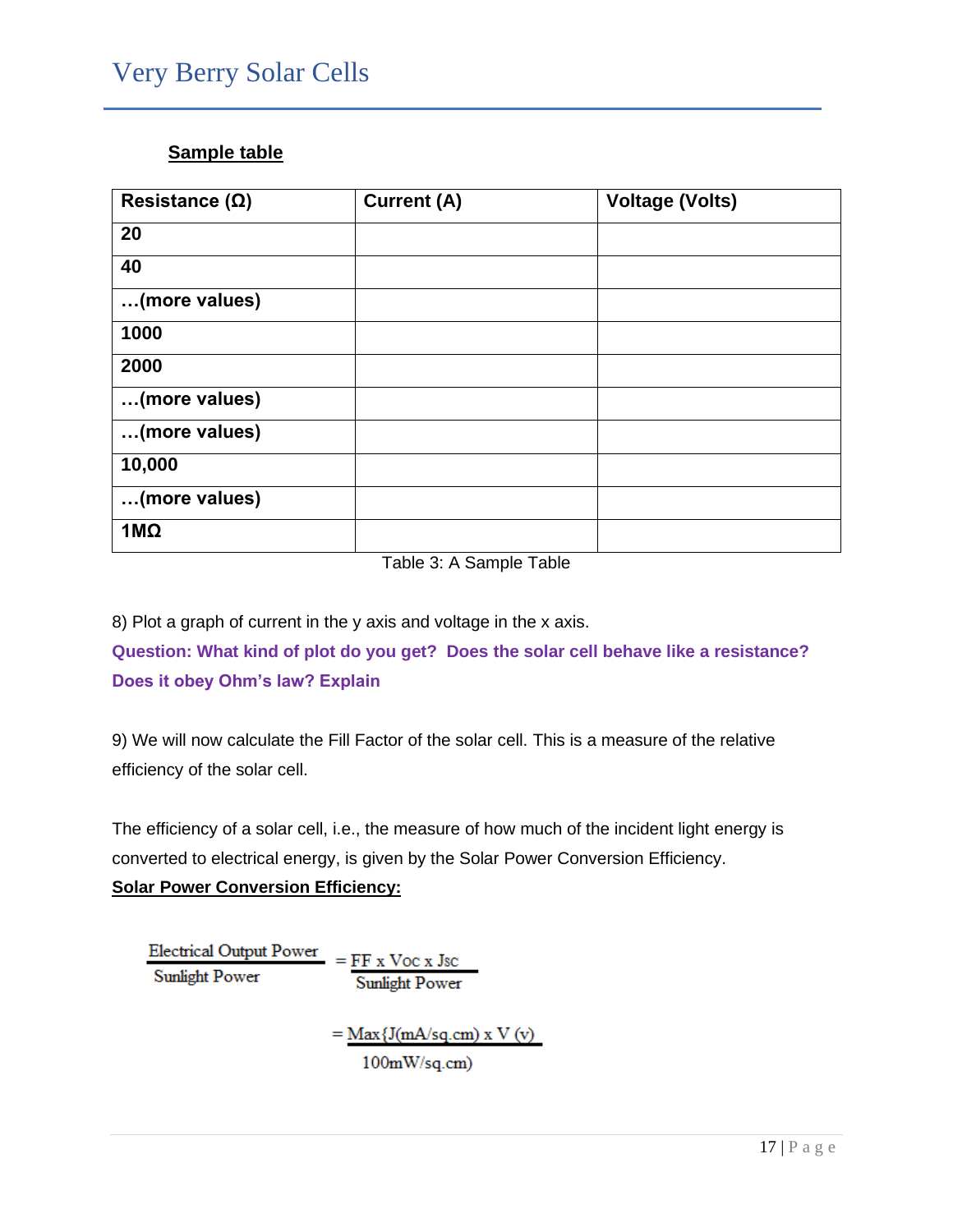J is the current density, defined as

Current density J (mA/cm2) = Current (mA) / Active area (cm2). The active area is the rectangular stained area on the slide.



Graph of current density vs. Voltage. The fill factor (FF) is the ratio of the area of the green rectangle to the area formed by the dotted line.

Substituting the expression for the fill factor in the expression for the solar efficiency above, we can see that the fill factor is a measure of the relative efficiency (how much one cell is efficient compared to the other cells) as long as we keep the light source at the same intensity. We can do this by ensuring that the power supply to the LED puts out the same voltage and current and the distance from the light source and the solar cell is kept the same for all measurements and all cells.

Extensions: Students can experiment with raspberries, pomegranate, tea leaves and turmeric powder to compare efficiencies.

### **References**

1) [https://en.wikipedia.org/wiki/Solar\\_power\\_in\\_the\\_United\\_States](https://en.wikipedia.org/wiki/Solar_power_in_the_United_States)

(Last accessed April 28, 2021)2) O'Regan, Brian and Gratzsel, Michael, Nature, 353, pp737- 740 (1991)

3) Nanocrystalline Solar Cell Kit, Institute of Chemical Education.